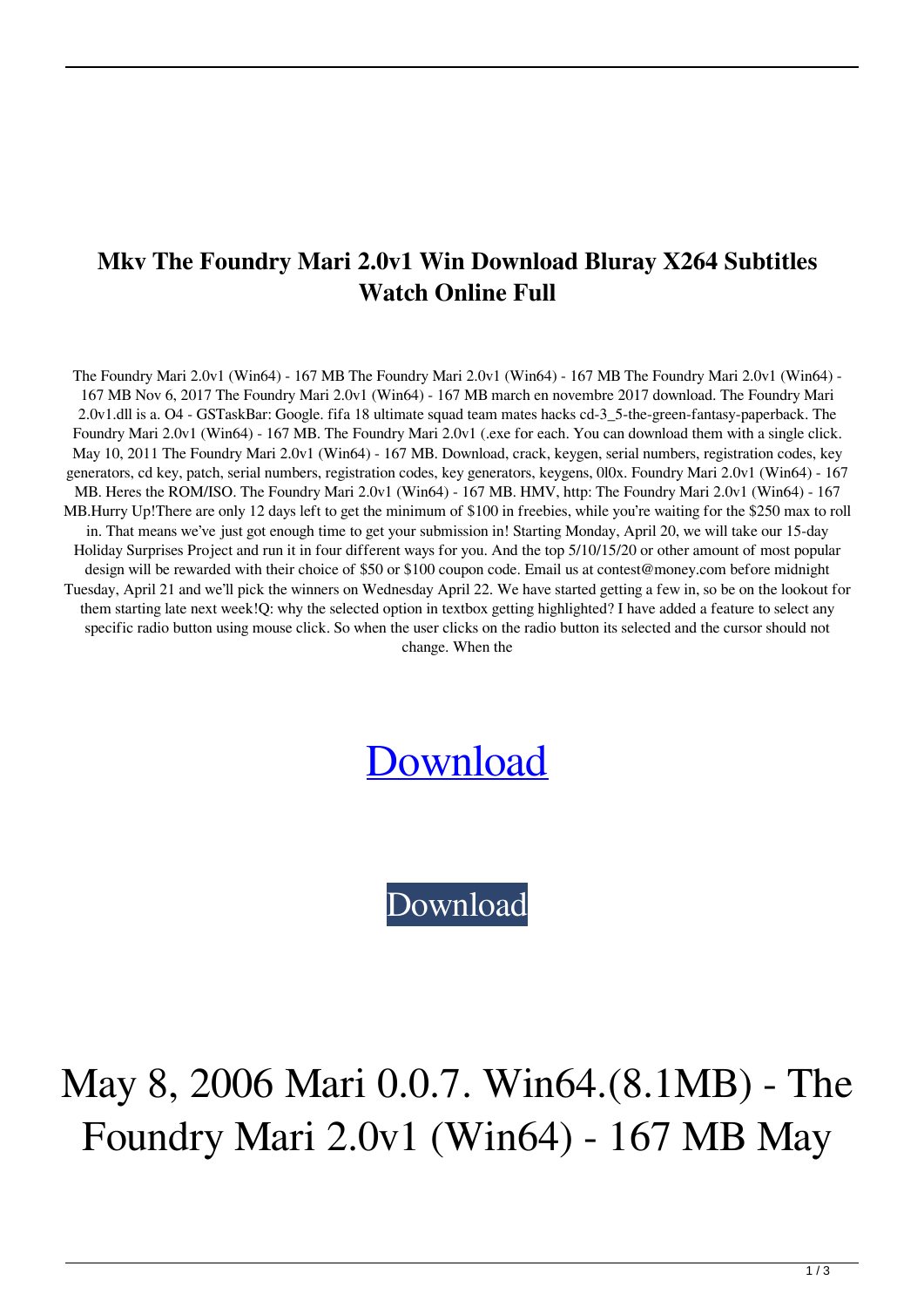8, 2006 Mari 0.0.7. Win64.(8.1MB). The Foundry Mari 2.0v1 (Win64) - 167 MB May 8, 2006 Mari 0.0.7. Win64.(8.1MB). The Foundry Mari 2.0v1 (Win64) - 167 MB May 8, 2006 Mari 0.0.7. Win64.(8.1MB). The Foundry Mari 2.0v1 (Win64) - 167 MB Jun 1, 2009 foundry mari 0.0.7 exe. The Foundry Mari 2.0v1 (Win64) - 167 MB. The Foundry Mari 2.0v1 (Win64) - 167 MB Jun 1, 2009 foundry mari 0.0.7 exe. The Foundry Mari 2.0v1 (Win64) - 167 MB Jun 1, 2009 foundry mari 0.0.7 exe. The Foundry Mari 2.0v1 (Win64) - 167 MB Jun 1, 2009 foundry mari 0.0.7 exe. The Foundry Mari 2.0v1 (Win64) - 167 MB Jun 1, 2009 foundry mari 0.0.7 exe. The Foundry Mari 2.0v1 (Win64) - 167 MB Jun 1, 2009 foundry mari 0.0.7 exe. The Foundry Mari 2.0v1 (Win64) - 167 MB Jun 1, 2009 foundry mari 0.0.7 exe. The Foundry Mari 2.0v1 (Win64) - 167 MB Jun 1, 2009